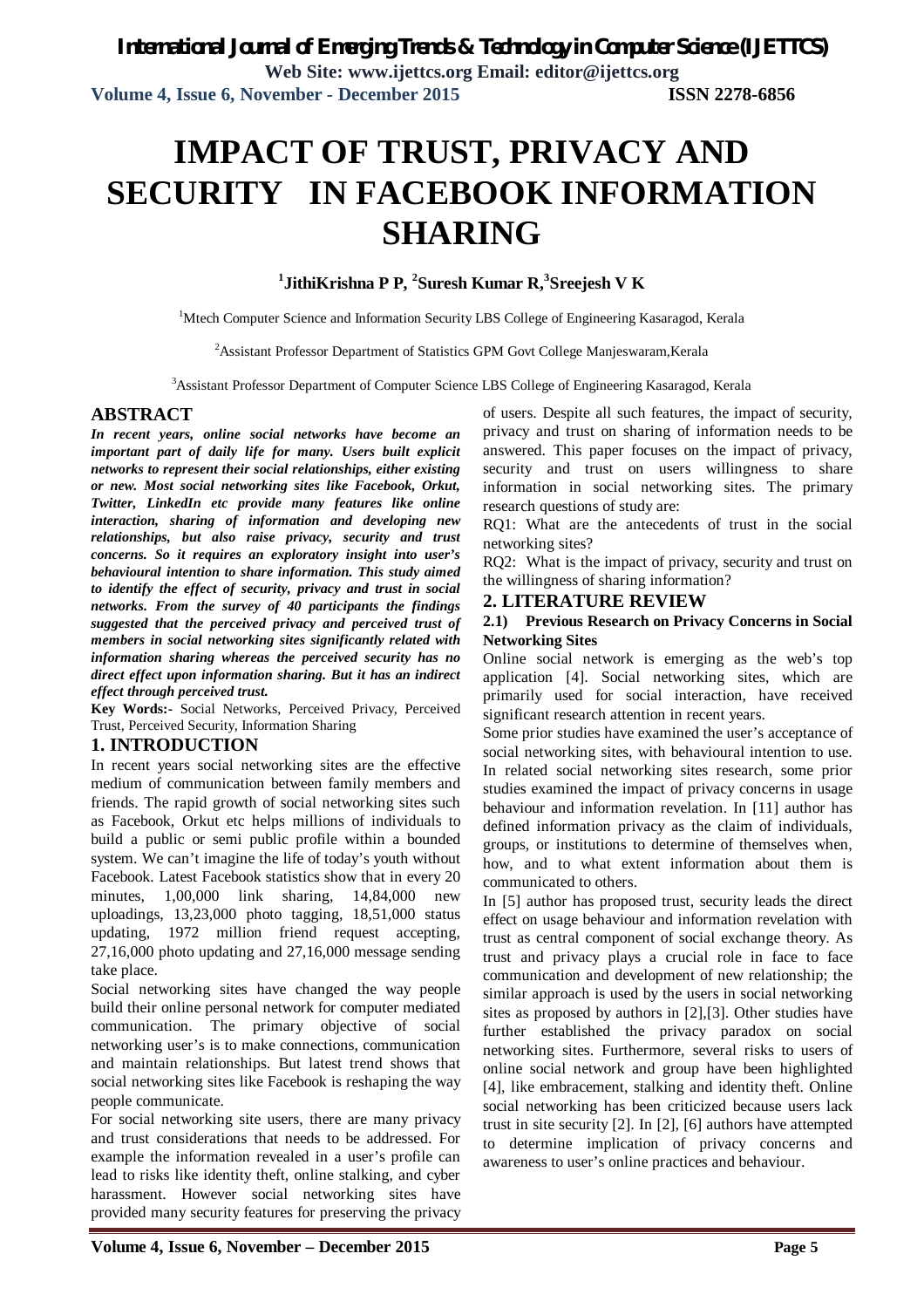# *International Journal of Emerging Trends & Technology in Computer Science (IJETTCS)* **Web Site: www.ijettcs.org Email: editor@ijettcs.org**

# **Volume 4, Issue 6, November - December 2015 ISSN 2278-6856**

#### **2.2) Concept of Privacy and Trust in Social Networking Sites**

Privacy concern is the primary focus of this study. Trust is defined as "willingness of a party to be vulnerable to the actions of another party based on the expectation that the other will perform a particular action important to the truster irrespective of the ability to monitor or control that other party." Whereas privacy can be defined as, "control over the flow of one's personal information including the transfer and exchange of that information." Security is defined as "the extent to which a user believes that using a social networking application will be risk free." The major categories of trust and privacy in social networking site can be defined by the following measures:

- Security
- Control over the flow of information in user's profile
- Notification

### **3. OBJECTIVES AND HYPOTHESES**

#### **3.1) Objectives**

1) To assess the perceived trust, security, privacy and information sharing in social networks.

2) To test the relationship between information sharing in social network sites and perceived trust, security and privacy.

3) To estimate the nature of relationship between information sharing and the combined effect of privacy, security and trust.

#### **3.2) Research Hypotheses**

The following research hypotheses will be considered in this study and all tested at five percentage level of significance.

**H11:** Perceived security is positively related to perceived trust with in social networking sites.

**H12:** Perceived privacy is negatively related to perceived trust with in social networking sites.

**H13:** Perceived security is positively related to information sharing in social networking sites.

**H15:** Perceived trust is positively related to information sharing in social networking sites.

# **4. RESEARCH METHODOLOGY**

#### **4.1 Research Framework**

Path analysis is used for the model fit of proposed framework. It involves various multiple regression models or equations that are estimated simultaneously. This provides a more effective and direct way of modeling mediation, indirect effects and other complex relationship among variables [7]. Structural relations are hypothesis about directional influences or causal relations of multiple variances.

The proposed framework for finding the willingness of sharing information in social networking sites are represented in figure 4.1. The proposed hypotheses in figure 4.1 was empirically tested.





#### **4.1.1Construct definition**

Perceived privacy: - Extent to which an individual has control over his information flow and protection of his profile privacy.

Perceived trust: - An individual's belief in the ability of social networking site that revealing information and performing any task is risk free.

Perceived security: - An individual's belief that using social networking site over Internet is risk free.

Information sharing: - An individual's belief that he will continue to share information over social networking site with regard to privacy concerns.

#### **4.2 Research Design**

#### **4.2.1 Data Collection**

The study was conducted at LBS College of Engineering , Povval, Kasaragod during the last week of January 2014. The data was collected from 40 students doiing both Btech and Mtech. The samples were selected by purposive sampling method.

A descriptive survey approach was used to conduct the study. The main objective of the study is to identify the factors related to information sharing and also to study the relationship between those factors. We also studied the relationship between information sharing and the demographic characteristics of the subject.

#### **4.2.2 Tools and Techniques Used for the Study**

Data was collected by using five point Likertscale. The tool was administered in 8 subjects and obtained the reliability r=0.78 by Cronbach's alpha method. It indicates the tool is reliable to measure the perceived trust, privacy and security.

#### **4.2.3 Validity of the Tool**

The tool is given to 5 experts in different areas. Three from computer science and engineering, a statistician and a social researcher. All of them thoroughly examined the questions and suggested their recommendations and finally prepared this tool.

### **5 DATA ANALYSIS**

Data was analysed using descriptive statistics like frequency table, percentage, mean, standard deviation. The hypotheses was tested using inferential statistics-SEM, path analysis, correlation analysis.

#### **5.1 Profile of Respondents**

Table shows the sample demographics of collected data.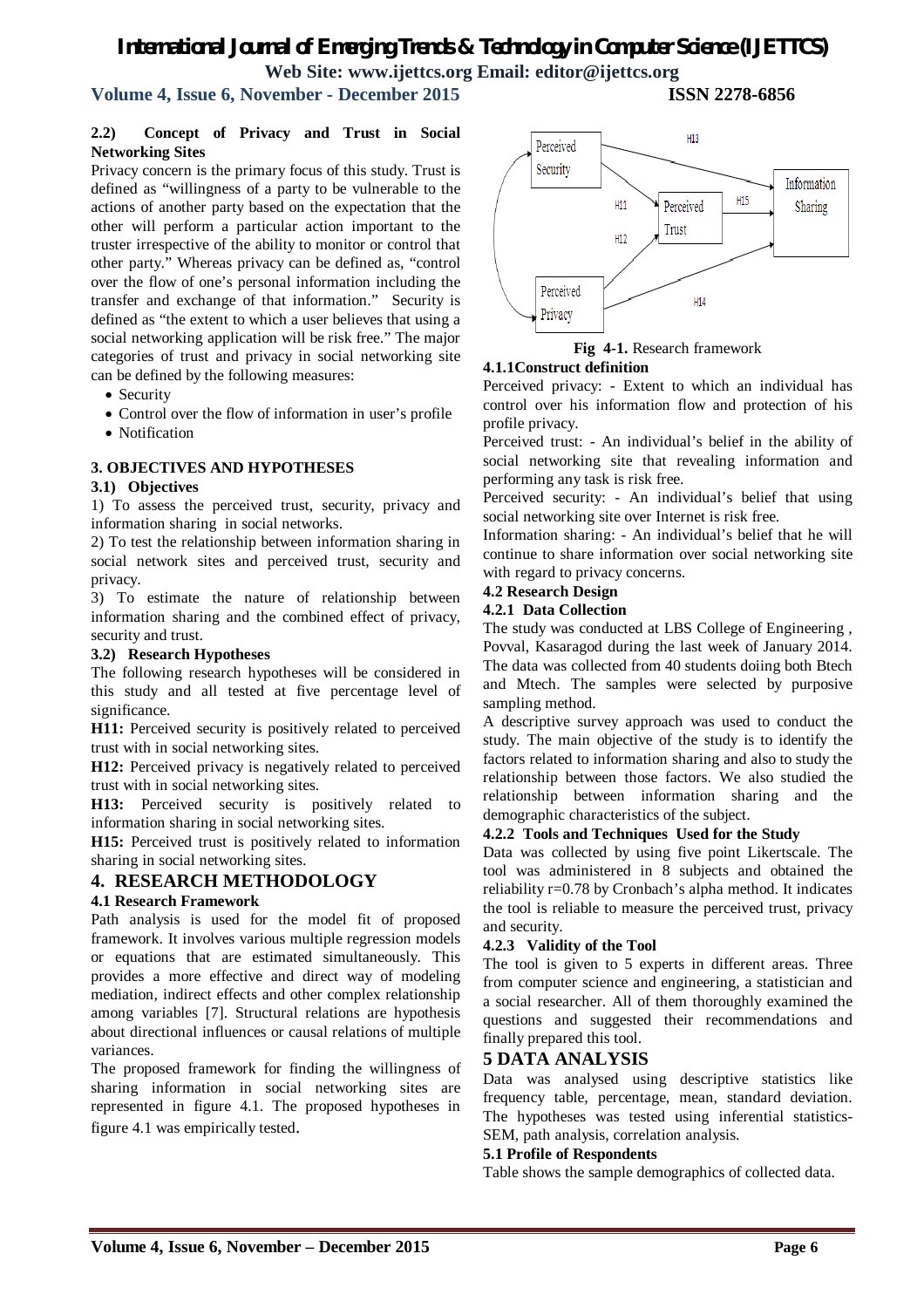# *International Journal of Emerging Trends & Technology in Computer Science (IJETTCS)* **Web Site: www.ijettcs.org Email: editor@ijettcs.org Volume 4, Issue 6, November - December 2015 ISSN 2278-6856**

| S1             | Variable                       | Frequencies    | Percentage |
|----------------|--------------------------------|----------------|------------|
| no.            |                                |                |            |
| $\mathbf{1}$   | Gender                         |                |            |
|                | Male                           | 18             | 45%        |
|                | Female                         | 22             | 55%        |
| $\overline{2}$ | Age (in years)                 |                |            |
|                | 18-19                          | 21             | 52.5%      |
|                | $20 - 21$                      | 14             | 35%        |
|                | $22 - 23$                      | 4              | 10%        |
|                | 24&above                       | 1              | 2.5%       |
| $\overline{3}$ | Visit in Facebook              |                |            |
|                | Don't visit                    | 20             | 50%        |
|                | One                            | 6              | 15%        |
|                | Two                            | $\overline{4}$ | 10%        |
|                | More than twice                | 10             | 25%        |
| $\overline{4}$ | Duration of Facebook visit per |                |            |
|                | day                            |                |            |
|                | Don't visit every day          | 14             | 35%        |
|                | $<$ 30 minutes                 | 10             | 25%        |
|                | 1 <sub>hr</sub>                | $\overline{7}$ | 17.5%      |
|                | $2hr$                          | $\frac{2}{7}$  | 5%         |
|                | 2hr &more                      |                | 17.5%      |

**Table 5- 1:** Demographics of respondents





**Bar chart for Age Distribution**



There are 40 students (55% males and 45% females) who participated in this study. 52.5% of them are in the age group 18-19 years. While 2.5% of them are above 23 years. 20(50%) of them do not visit Facebook every day.Only 25% of them visit Facebook more than 3 times a day. Out of 40 respondents 9(22.5%) of them visit

Facebook more than one hour in a day and only 50% of them use Facebook less than 1/2hr a day.

**Table5- 2:** Variables

|               | Trust   | Privacy | Security | Information<br>Sharing |
|---------------|---------|---------|----------|------------------------|
| Mean          | 11.375  | 6.93    | 5.98     | 2.55                   |
| Median        | 12      | 8       | 6        |                        |
| <b>SD</b>     | 3.13    | 2.74    | 2.21     | 17                     |
| Minimum       |         |         |          |                        |
| Maximum       | 20      | 10      | 10       |                        |
| Mean %        | 56.875  | 69.3    | 59.8     | 57.0                   |
| Overall Level | Average | Good    | Average  | Average                |





The above table shows that the students have a good perception about the control over their information flow and protection of their profile privacy in social networking sites.

# **5.2 Model Fit Summary**

Multiple regression analysis is used for the model fit of the proposed framework. Various fit indices (like R (square)) and ANOVA are used to test the goodness of fit of the regression model.

# **6. RESULTS**

# **6.1 Structural Paths and Hypotheses Test**

The hypothesized casual paths (β) were estimated for hypotheses testing. The table given below represents the results of hypothesis testing.

| Table 6-1: Hypotheses Testing |
|-------------------------------|
|-------------------------------|

| Hypothesis    | Path        | $P -$ | Support |
|---------------|-------------|-------|---------|
|               | coefficient | value |         |
| H11:Perceived | 0.443       | 0.008 | Yes     |
| Security      |             |       |         |
| Perceived     |             |       |         |
| Trust         |             |       |         |
| H12:Perceived | $-0.324$    | 0.048 | Yes     |
| Privacy       |             |       |         |
| Perceived     |             |       |         |
| Trust         |             |       |         |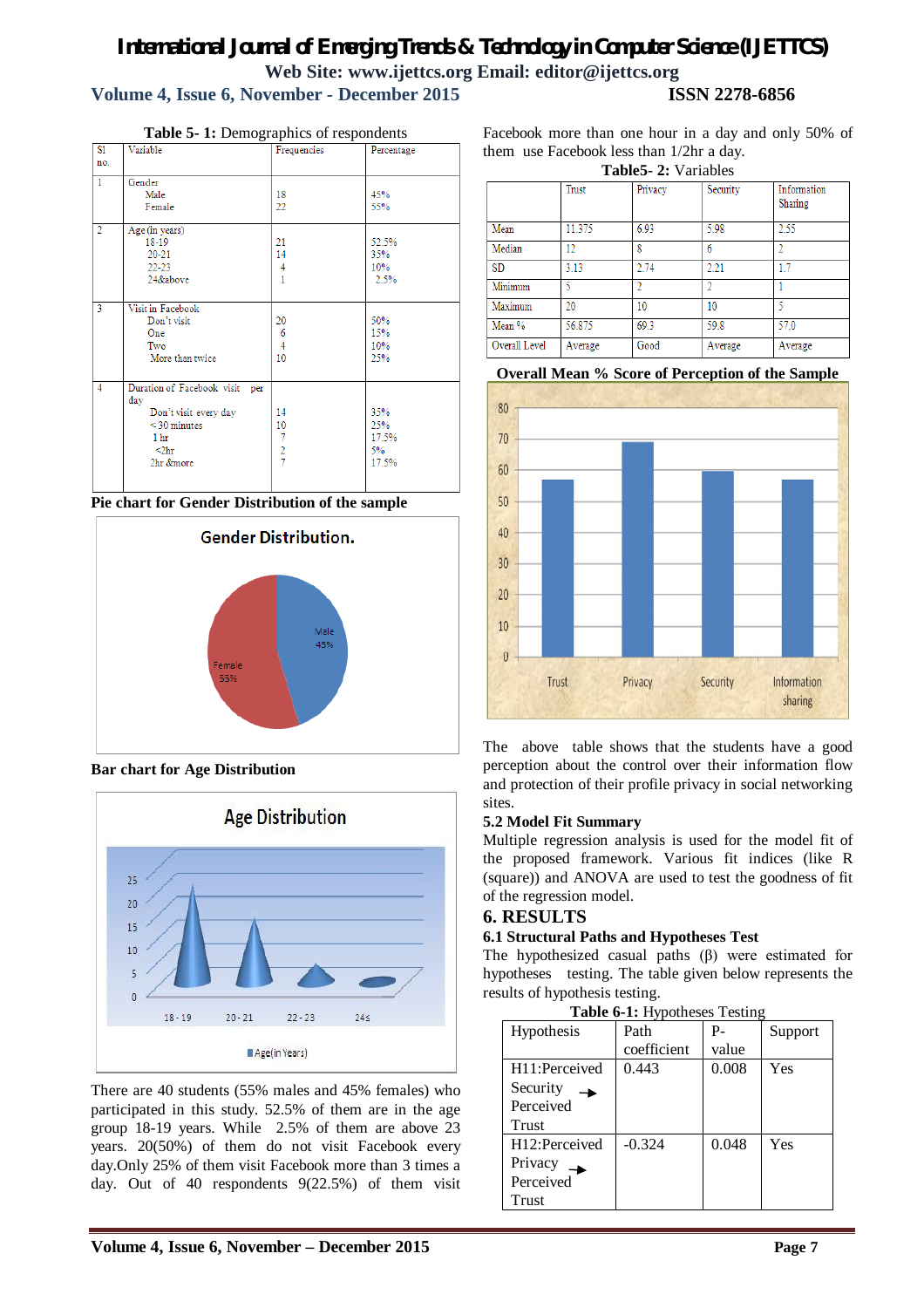# *International Journal of Emerging Trends & Technology in Computer Science (IJETTCS)* **Web Site: www.ijettcs.org Email: editor@ijettcs.org**

**Volume 4, Issue 6, November - December 2015 ISSN 2278-6856**

| H13:Perceived               | 0.144     | 0.246 | $\rm No$ |
|-----------------------------|-----------|-------|----------|
| Security<br>$\rightarrow$   |           |       |          |
| Information                 |           |       |          |
| Sharing                     |           |       |          |
| H <sub>14</sub> :Perceived  | 0.722     | 0.000 | Yes      |
| Privacy $\rightarrow$       |           |       |          |
| Information                 |           |       |          |
| Sharing                     |           |       |          |
| H <sub>15</sub> : Perceived | $0.119 -$ | 0.309 | $\rm No$ |
| Trust                       |           |       |          |
| Information                 |           |       |          |
| Sharing                     |           |       |          |
|                             |           |       |          |

Hypotheses H11 proposes that there is a positive relationship between perceived security and perceived trust ( $\beta$ =0.443, p=0.008), thus supporting H11. This suggests that if users are provided with perceived security while accessing their profile, then it increases their trust level.

There is a negative relationship between perceived privacy and perceived trust ( $\beta$ = -0.324, p=0.048). This supports Hypothesis H12.This suggests that if users have more control over their information flow and protection of their profile privacy, then it decreases their trust level in Facebook.

Hypotheses H13 proposes that there is significant positive relationship between perceived security and information sharing  $(\beta=0.144, p=0.246)$  directly, thus rejects Hypothesis H13.

Hypotheses H14 proposes that there is a positive relationship between perceived privacy and information sharing  $(\beta=0.722, p=0.000)$ , thus support H14. This suggests that if users have the control over their information flow and protection of their profile privacy, then it increases the users interest to share information in Facebook.

Hypotheses H15 proposes that there is a positive relationship between perceived trust and information sharing ( $\beta$ =0.119, p=0.309), thus reject hypothesis H15. This suggests that if users trust in the ability of Facebook. it will lead user's willingness to share information, which is not statistically significant.

Thus we can conclude that the perceived security has a positive relation with perceived trust in Facebook. But perceived privacy has a negative relationship with perceived trust in Facebook, are antecedents of perceived trust. Figure 6.1 and Table 6.1 summarizes the result of hypotheses test portrain the full path model.



The above model posits that there is no direct effect of perceived security on information sharing (that its only effect is an indirect one channeled through perceived trust) and perceived privacy has only direct effect (with negative relation indirect effect channeled through perceived trust).

#### **6.2 Structural Equation Model**



**Fig 6-2**. Hypothesized Structural Equation Model

# **7. DISCUSSION AND CONCLUSION**

In this study, we assessed the effect of user's privacy concern on usage behavior as well as information sharing on social networking sites with special reference to Facebook. Structural Equation Model is used to analyze the relationship between perceived security, privacy and trust on information sharing. The empirical results indicate that there is a positive correlation between perceived security and perceived privacy. This may be because the extent to which an individual have control over his information flow and protection of his profile privacy will increase the belief that using social networking sites over Internet is risk free.

This research finding suggests that users having control over their information sharing and protection of their profile is more likely trust in Facebook. Further results suggests that perceived privacy and perceived security are antecedents of perceived trust where as there is strong correlation between perceived privacy and perceived trust. In terms of information sharing, when trust is exerted through privacy and trust it leads to users willingness to share information. Whereas security has no direct effect on sharing of information, which is an interesting result of the study. It shows that trust in the ability of Facebook will lead a user's tendency to share more information.

The result obtained in this study has significant practical implications. The findings may provide social network operators a better understanding of how privacy concern may affect user's trust and information sharing. It leads the operators to develop and promote corresponding application to the users.

This study was conducted on a small group of college students which may not cover the general populations of social networking sites users.

### **BIBILIOGRAPHY**

[1]. A.Dhami, Neha Agarwal, T.K.Chakraborty, B.P.Singh and Jasmine Minj "Impact of trust, security and privacy concerns in social networking: An exploratory study to understand the pattern of information revelation in Facebook",  $3<sup>rd</sup>$  IEEE